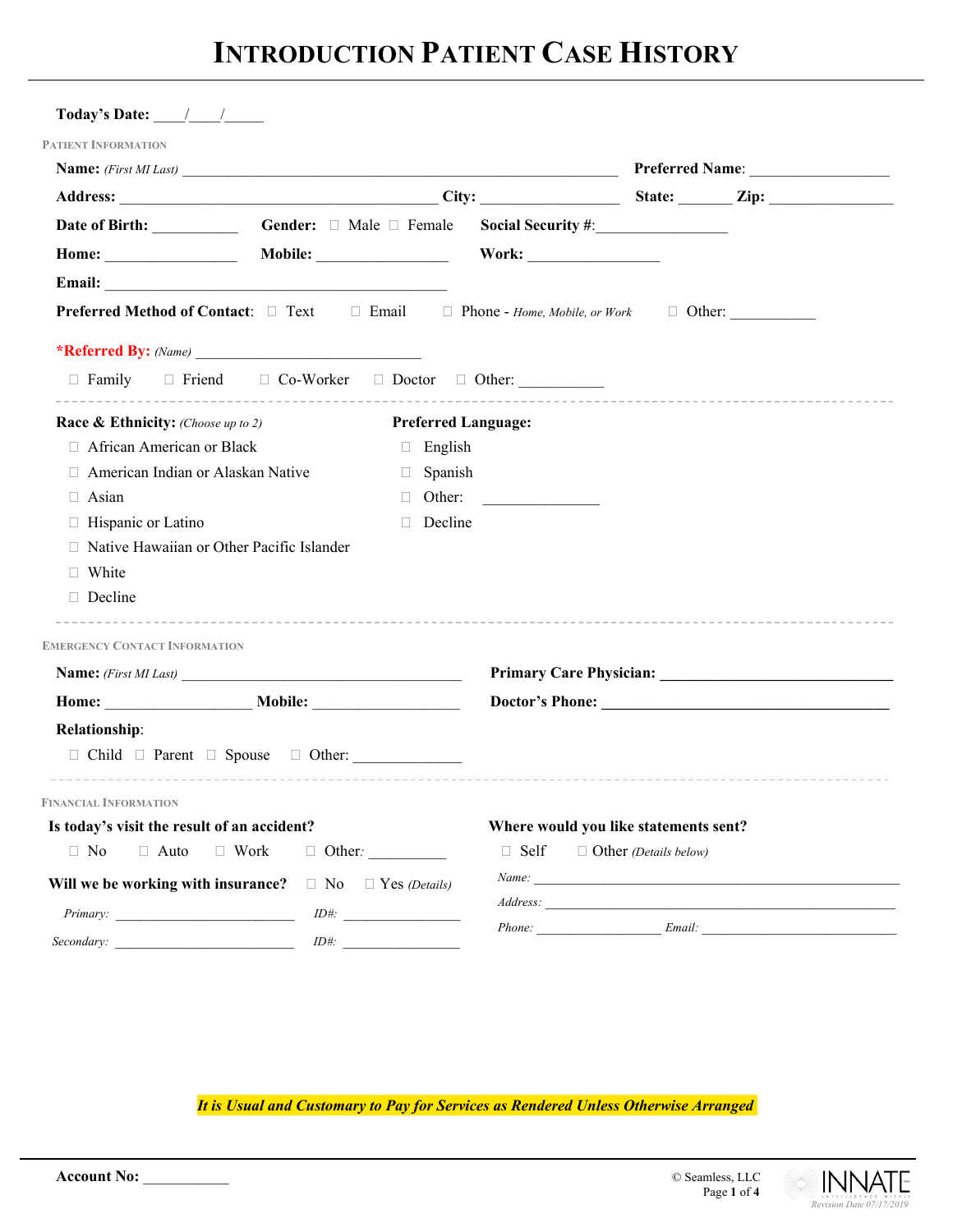# **HISTORY OF PRESENT ILLNESS**

| HISTORY OF PRESENT ILLNESS (Please describe)                                                                     |                                                   |                                                                                                                                                                                                                                                                                                                                                                                                                              |  |  |  |  |
|------------------------------------------------------------------------------------------------------------------|---------------------------------------------------|------------------------------------------------------------------------------------------------------------------------------------------------------------------------------------------------------------------------------------------------------------------------------------------------------------------------------------------------------------------------------------------------------------------------------|--|--|--|--|
|                                                                                                                  |                                                   | <u> 1989 - Johann John Harry Harry Harry Harry Harry Harry Harry Harry Harry Harry Harry Harry Harry Harry Harry</u><br>When did it start? $\frac{1}{2}$ / $\frac{1}{2}$ What happened? $\frac{1}{2}$ When did it start? $\frac{1}{2}$ / $\frac{1}{2}$ What happened? $\frac{1}{2}$ / $\frac{1}{2}$ / $\frac{1}{2}$ / $\frac{1}{2}$ / $\frac{1}{2}$ / $\frac{1}{2}$ / $\frac{1}{2}$ / $\frac{1}{2}$ / $\frac$                |  |  |  |  |
|                                                                                                                  |                                                   |                                                                                                                                                                                                                                                                                                                                                                                                                              |  |  |  |  |
|                                                                                                                  | <b>MAJOR COMPLAINT</b>                            |                                                                                                                                                                                                                                                                                                                                                                                                                              |  |  |  |  |
| <b>Location of Symptoms and Radiation</b>                                                                        | Quality:                                          | <b>Previous Treatment:</b>                                                                                                                                                                                                                                                                                                                                                                                                   |  |  |  |  |
|                                                                                                                  | $\Box$ Sharp                                      | $\Box$ None                                                                                                                                                                                                                                                                                                                                                                                                                  |  |  |  |  |
|                                                                                                                  | $\Box$ Stabbing                                   | Chiropractor                                                                                                                                                                                                                                                                                                                                                                                                                 |  |  |  |  |
|                                                                                                                  | $\Box$ Burning                                    | Medical Doctor                                                                                                                                                                                                                                                                                                                                                                                                               |  |  |  |  |
|                                                                                                                  | $\Box$ Achy                                       |                                                                                                                                                                                                                                                                                                                                                                                                                              |  |  |  |  |
| 编<br>倫脚                                                                                                          | $\Box$ Dull                                       | ER/Urgent Care                                                                                                                                                                                                                                                                                                                                                                                                               |  |  |  |  |
|                                                                                                                  | $\Box$ Stiff & Sore                               |                                                                                                                                                                                                                                                                                                                                                                                                                              |  |  |  |  |
|                                                                                                                  | $\Box$ Other:                                     |                                                                                                                                                                                                                                                                                                                                                                                                                              |  |  |  |  |
|                                                                                                                  | Does it radiate?                                  | <b>Previous Diagnostic Testing:</b>                                                                                                                                                                                                                                                                                                                                                                                          |  |  |  |  |
| $\mathbf R$<br>${\bf L}$<br>$\mathbf L$<br>R<br>$\mathbf L$                                                      | $\Box$ No $\Box$ Yes (Please indicate on drawing) | $\Box$ None                                                                                                                                                                                                                                                                                                                                                                                                                  |  |  |  |  |
|                                                                                                                  | Improves with:                                    |                                                                                                                                                                                                                                                                                                                                                                                                                              |  |  |  |  |
| Pain<br>T_Tender<br>T_Tender<br>H_Hypoesthesia<br>N Numb                                                         | $\Box$ Ice                                        |                                                                                                                                                                                                                                                                                                                                                                                                                              |  |  |  |  |
| S __ Spasm                                                                                                       | $\Box$ Heat                                       |                                                                                                                                                                                                                                                                                                                                                                                                                              |  |  |  |  |
| <b>Grade Intensity/Severity:</b>                                                                                 | $\Box$ Movement                                   |                                                                                                                                                                                                                                                                                                                                                                                                                              |  |  |  |  |
| $\Box$ None (0/10)                                                                                               | $\Box$ Stretching                                 | *Women: Are you pregnant?                                                                                                                                                                                                                                                                                                                                                                                                    |  |  |  |  |
| $\Box$ Mild (1-2/10)                                                                                             | OTC Medications:                                  | $\Box$ No Last Menstrual Period: $\Box$ /                                                                                                                                                                                                                                                                                                                                                                                    |  |  |  |  |
| $\Box$ Mild-Moderate (2-4/10)                                                                                    |                                                   | Due date: $\frac{1}{\sqrt{1-\frac{1}{1-\frac{1}{1-\frac{1}{1-\frac{1}{1-\frac{1}{1-\frac{1}{1-\frac{1}{1-\frac{1}{1-\frac{1}{1-\frac{1}{1-\frac{1}{1-\frac{1}{1-\frac{1}{1-\frac{1}{1-\frac{1}{1-\frac{1}{1-\frac{1}{1-\frac{1}{1-\frac{1}{1-\frac{1}{1-\frac{1}{1-\frac{1}{1-\frac{1}{1-\frac{1}{1-\frac{1}{1-\frac{1}{1-\frac{1}{1-\frac{1}{1-\frac{1}{1-\frac{1}{1-\frac{1}{1-\frac{1}{1-\frac{1}{1-\frac{$<br>$\Box$ Yes |  |  |  |  |
| $\Box$ Moderate (4-6/10)                                                                                         | <b>Worsens with:</b>                              | <b>Present Illness Comments:</b>                                                                                                                                                                                                                                                                                                                                                                                             |  |  |  |  |
| Moderate-Severe (6-8/10)<br>u.                                                                                   | $\Box$ Sitting                                    |                                                                                                                                                                                                                                                                                                                                                                                                                              |  |  |  |  |
| $\Box$ Severe (8-10/10)                                                                                          | □ Standing/Walking                                |                                                                                                                                                                                                                                                                                                                                                                                                                              |  |  |  |  |
| Frequency:                                                                                                       | □ Lying Down/Sleeping                             |                                                                                                                                                                                                                                                                                                                                                                                                                              |  |  |  |  |
| □ Off & On                                                                                                       | □ Overuse/Lifting                                 |                                                                                                                                                                                                                                                                                                                                                                                                                              |  |  |  |  |
| Constant                                                                                                         | $\Box$ Other:                                     |                                                                                                                                                                                                                                                                                                                                                                                                                              |  |  |  |  |
|                                                                                                                  |                                                   |                                                                                                                                                                                                                                                                                                                                                                                                                              |  |  |  |  |
| <b>Prescription Medications &amp; Supplements:</b><br>$\Box$ None<br>$\Box$ Yes (List – Name, dosage, frequency) |                                                   | Allergies to Medications:<br>$\square$ No known drug allergies                                                                                                                                                                                                                                                                                                                                                               |  |  |  |  |
|                                                                                                                  |                                                   |                                                                                                                                                                                                                                                                                                                                                                                                                              |  |  |  |  |
|                                                                                                                  |                                                   |                                                                                                                                                                                                                                                                                                                                                                                                                              |  |  |  |  |
|                                                                                                                  |                                                   |                                                                                                                                                                                                                                                                                                                                                                                                                              |  |  |  |  |
|                                                                                                                  |                                                   |                                                                                                                                                                                                                                                                                                                                                                                                                              |  |  |  |  |
|                                                                                                                  |                                                   |                                                                                                                                                                                                                                                                                                                                                                                                                              |  |  |  |  |

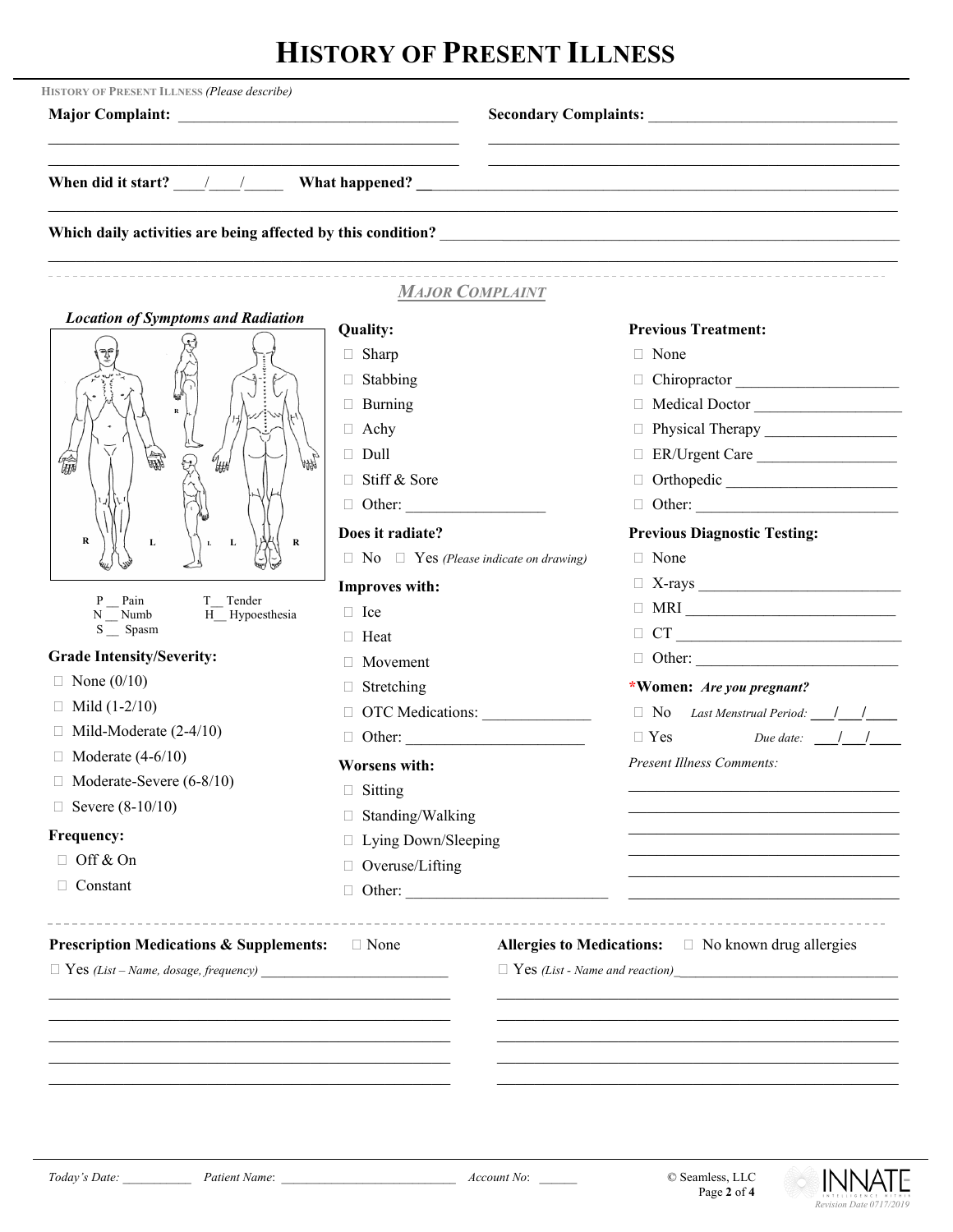# **PAST, FAMILY, AND SOCIAL HISTORY**

### **PAST MEDICAL HISTORY**

|  | Have you ever had any of the following? (Please select all that apply and use comments to elaborate.) |
|--|-------------------------------------------------------------------------------------------------------|
|--|-------------------------------------------------------------------------------------------------------|

| <b>Illnesses:</b><br>$\Box$ Asthma                                                           |                           |        |          |                                                         |                                               |        |                      |                                                                             | of the following. The last select all that apply and ase comments to ethnol<br>Hospitalizations: (Non-surgical with Date)       | <b>Medical History Comments:</b>                                                                                                                                                                                                     |
|----------------------------------------------------------------------------------------------|---------------------------|--------|----------|---------------------------------------------------------|-----------------------------------------------|--------|----------------------|-----------------------------------------------------------------------------|---------------------------------------------------------------------------------------------------------------------------------|--------------------------------------------------------------------------------------------------------------------------------------------------------------------------------------------------------------------------------------|
| $\Box$ Autoimmune Disorder ( $_{Type}$ )                                                     |                           |        |          |                                                         |                                               |        |                      |                                                                             |                                                                                                                                 |                                                                                                                                                                                                                                      |
| $\Box$ Blood Clots                                                                           |                           |        |          |                                                         |                                               |        |                      |                                                                             |                                                                                                                                 |                                                                                                                                                                                                                                      |
| $\Box$ Cancer ( <i>Type</i> )                                                                |                           |        |          | <b>Surgeries:</b> (If yes, provide type & surgery date) |                                               |        |                      |                                                                             |                                                                                                                                 |                                                                                                                                                                                                                                      |
| $\Box$ CVA/TIA (stroke)                                                                      |                           |        |          |                                                         |                                               |        |                      |                                                                             | $\Box$ Cancer                                                                                                                   |                                                                                                                                                                                                                                      |
| $\Box$ Diabetes                                                                              |                           |        |          | Orthopedic                                              |                                               |        |                      |                                                                             |                                                                                                                                 |                                                                                                                                                                                                                                      |
|                                                                                              | Migraine Headaches        |        |          |                                                         |                                               |        |                      |                                                                             | $\label{eq:shoulder} \text{Shoulder} - R \mathbin{/} L \underset{\text{spallowing} \; \mathbf{L}}{\underbrace{\qquad \qquad }}$ |                                                                                                                                                                                                                                      |
| □ Osteoporosis                                                                               |                           |        |          | $Elbow/Forearn - R / L$                                 |                                               |        |                      |                                                                             |                                                                                                                                 |                                                                                                                                                                                                                                      |
|                                                                                              |                           |        |          |                                                         |                                               |        |                      |                                                                             |                                                                                                                                 |                                                                                                                                                                                                                                      |
|                                                                                              |                           |        |          |                                                         |                                               |        |                      |                                                                             | $\text{Hip}-\text{R}/\text{L}$                                                                                                  |                                                                                                                                                                                                                                      |
|                                                                                              |                           |        |          |                                                         |                                               |        |                      |                                                                             | $Ankle/ Foot - R / L$                                                                                                           |                                                                                                                                                                                                                                      |
| Injuries:                                                                                    |                           |        |          |                                                         | $\Box$ Spinal Surgery                         |        |                      |                                                                             |                                                                                                                                 |                                                                                                                                                                                                                                      |
| $\Box$ Back Injury                                                                           |                           |        |          |                                                         |                                               |        |                      |                                                                             |                                                                                                                                 |                                                                                                                                                                                                                                      |
| <b>Broken Bones</b>                                                                          |                           |        |          |                                                         |                                               |        |                      |                                                                             |                                                                                                                                 |                                                                                                                                                                                                                                      |
| □ Head Injury                                                                                |                           |        |          |                                                         |                                               |        |                      |                                                                             |                                                                                                                                 |                                                                                                                                                                                                                                      |
| $\Box$ Neck Injury                                                                           |                           |        |          |                                                         |                                               |        |                      |                                                                             |                                                                                                                                 |                                                                                                                                                                                                                                      |
| $\Box$ Falls                                                                                 |                           |        |          |                                                         |                                               |        |                      |                                                                             |                                                                                                                                 |                                                                                                                                                                                                                                      |
|                                                                                              |                           |        |          |                                                         |                                               |        |                      |                                                                             |                                                                                                                                 |                                                                                                                                                                                                                                      |
| FAMILY HISTORY (Please mark X to all that apply and use comments to elaborate.)              |                           |        |          |                                                         |                                               |        |                      |                                                                             |                                                                                                                                 |                                                                                                                                                                                                                                      |
| $\Box$ Unknown                                                                               |                           |        |          |                                                         |                                               |        |                      |                                                                             |                                                                                                                                 |                                                                                                                                                                                                                                      |
|                                                                                              | □ Unremarkable            |        |          |                                                         |                                               |        |                      |                                                                             |                                                                                                                                 | Family History Comments:                                                                                                                                                                                                             |
|                                                                                              |                           |        | Sibling1 | Sibling <sub>2</sub>                                    | Sibling3                                      |        |                      |                                                                             |                                                                                                                                 |                                                                                                                                                                                                                                      |
|                                                                                              | Mother                    | Father |          |                                                         |                                               | Child1 | Child <sub>2</sub>   | Child <sub>3</sub>                                                          |                                                                                                                                 |                                                                                                                                                                                                                                      |
|                                                                                              |                           |        |          |                                                         |                                               |        |                      |                                                                             |                                                                                                                                 |                                                                                                                                                                                                                                      |
| Gender                                                                                       | $\boldsymbol{\mathrm{F}}$ | M      |          |                                                         |                                               |        |                      |                                                                             |                                                                                                                                 |                                                                                                                                                                                                                                      |
| Age at death (if Deceased)                                                                   |                           |        |          |                                                         |                                               |        |                      |                                                                             |                                                                                                                                 |                                                                                                                                                                                                                                      |
| Aneurysms                                                                                    |                           |        |          |                                                         |                                               |        |                      |                                                                             |                                                                                                                                 |                                                                                                                                                                                                                                      |
| CVA (Stroke)                                                                                 |                           |        |          |                                                         |                                               |        |                      |                                                                             |                                                                                                                                 |                                                                                                                                                                                                                                      |
| Cancer                                                                                       |                           |        |          |                                                         |                                               |        |                      |                                                                             |                                                                                                                                 |                                                                                                                                                                                                                                      |
| Diabetes                                                                                     |                           |        |          |                                                         |                                               |        |                      |                                                                             |                                                                                                                                 |                                                                                                                                                                                                                                      |
| Heart Disease                                                                                |                           |        |          |                                                         |                                               |        |                      |                                                                             |                                                                                                                                 |                                                                                                                                                                                                                                      |
| Hypertension                                                                                 |                           |        |          |                                                         |                                               |        |                      |                                                                             |                                                                                                                                 |                                                                                                                                                                                                                                      |
| Other Family History                                                                         |                           |        |          |                                                         |                                               |        |                      |                                                                             |                                                                                                                                 |                                                                                                                                                                                                                                      |
|                                                                                              |                           |        |          |                                                         |                                               |        |                      |                                                                             |                                                                                                                                 |                                                                                                                                                                                                                                      |
| <b>SOCIAL AND OCCUPATIONAL HISTORY</b>                                                       |                           |        |          |                                                         |                                               |        |                      |                                                                             |                                                                                                                                 |                                                                                                                                                                                                                                      |
|                                                                                              |                           |        |          |                                                         |                                               |        |                      |                                                                             |                                                                                                                                 |                                                                                                                                                                                                                                      |
| <b>Marital Status:</b> $\square$ Single $\square$ Married $\square$ Divorced $\square$ Other |                           |        |          |                                                         |                                               |        | <b>Caffeine Use:</b> |                                                                             |                                                                                                                                 |                                                                                                                                                                                                                                      |
| <b>Children:</b> $\Box$ None $\Box$ 1 $\Box$ 2 $\Box$ 3 $\Box$ 4 $\Box$ Other:               |                           |        |          |                                                         | □ Coffee □ Tea □ Energy Drinks □ Soda □ Never |        |                      |                                                                             |                                                                                                                                 |                                                                                                                                                                                                                                      |
| Student Status: □ Full Student □ Part Student □ Non-Student                                  |                           |        |          |                                                         | <b>Exercise frequency:</b>                    |        |                      |                                                                             |                                                                                                                                 |                                                                                                                                                                                                                                      |
| Highest level of Education: $\Box$ High School $\Box$ College Grad.                          |                           |        |          |                                                         |                                               |        |                      | $\Box$ Daily $\Box$ 3-4xs/week $\Box$ 2-3xs/week $\Box$ Rarely $\Box$ Never |                                                                                                                                 |                                                                                                                                                                                                                                      |
|                                                                                              |                           |        |          |                                                         |                                               |        |                      |                                                                             |                                                                                                                                 |                                                                                                                                                                                                                                      |
|                                                                                              |                           |        |          |                                                         |                                               |        |                      |                                                                             |                                                                                                                                 | <u> 1989 - Johann Stoff, amerikansk politiker (d. 1989)</u>                                                                                                                                                                          |
| <b>Dominant Hand:</b> $\Box$ Right $\Box$ Left $\Box$ Ambidextrous                           |                           |        |          |                                                         |                                               |        |                      |                                                                             |                                                                                                                                 | the control of the control of the control of the control of the control of the control of the control of the control of the control of the control of the control of the control of the control of the control of the control        |
| <b>Smoking/Tobacco Use:</b> If current smoker, amount =                                      |                           |        |          |                                                         |                                               |        |                      |                                                                             |                                                                                                                                 | <u> 1990 - Johann John Stoff, amerikan besteckte staten in der staten besteckte staten in der staten in der staten in der staten in der staten in der staten in der staten in der staten in der staten in der staten in der stat</u> |
| $\Box$ Every Day $\Box$ Some Days $\Box$ Former $\Box$ Never                                 |                           |        |          |                                                         |                                               |        |                      |                                                                             |                                                                                                                                 |                                                                                                                                                                                                                                      |
| <b>Alcohol Use:</b>                                                                          |                           |        |          |                                                         |                                               |        |                      |                                                                             |                                                                                                                                 |                                                                                                                                                                                                                                      |
| $\Box$ Every Day $\Box$ Weekly $\Box$ Occasionally $\Box$ Never                              |                           |        |          |                                                         |                                               |        |                      |                                                                             |                                                                                                                                 |                                                                                                                                                                                                                                      |